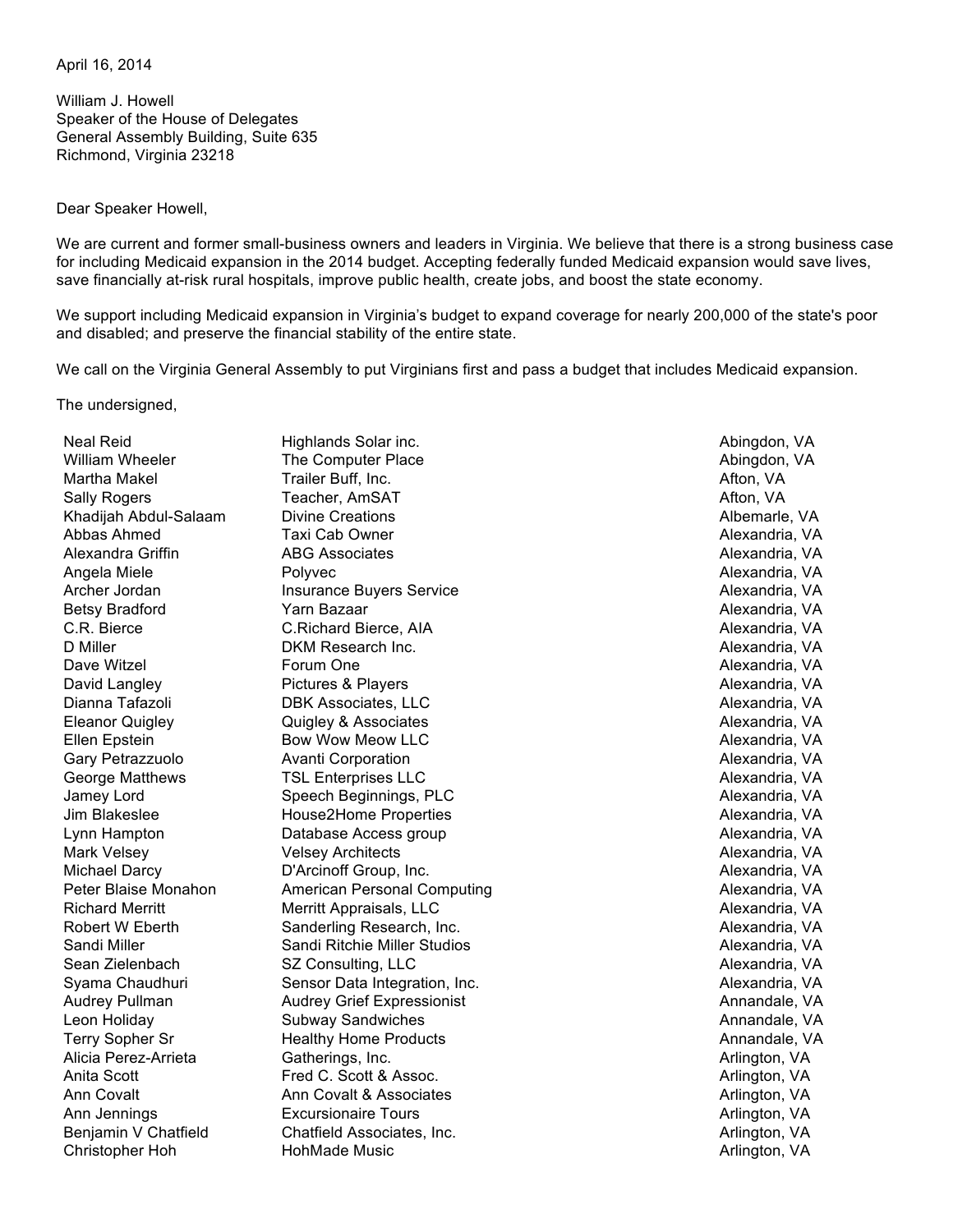Denise Touma **Children's House Montessori School** Arlington, VA Arlington, VA Elizabeth Figueroa Kravinsky

Art Palette Productions, Inc. **Arrival Archives** Arlington, VA Emilio Viano **Martington, VA Coldmark International** Arlington, VA Arlington, VA Lance Graham **Lance Graham Pianist** Arlington, VA Arlington, VA Michael Rubin **Dental office of Michael F. Rubin, DMD** Arlington, VA Nancy Miller **Miller Acupuncture** Arlington, VA Arlington, VA Arlington, VA Arlington, VA Arlington, VA Arlington, VA Paula S Holloway **Niceties and Necessities** Arlington, VA Arlington, VA Robert D Anderson **ROBERT ANDERSON | Landscape Architect** Arlington, VA Donna King **Pitter Pat Pet Care Property Pitter Pat Pet Care Property Property Property Property Property Property Property Property Property Property Property Property Property Property P** Ivan Makfinsky Endosys Ashburn, VA John Burnham Real Measures, Inc. Ashburn, VA Robert Powers **COLO Dominion Brewery Ashburn, VA** Ashburn, VA Christine Sparks **The Discovery Center** Ashland, VA Ashland, VA Ashland, VA Juanita Alexander **Pacific Accounting & Tax Service** Ashland, VA Ashland, VA Jennifer Till Gravity LLC Batesville, VA David Griffiths **ENSCAPP, Inc.** ENSEARP **ENSCAPP, Inc.** Blacksburg, VA James Sochinski Children's Garden Primary School Blacksburg, VA John Lesko **PowerHub Systems** Blacksburg, VA Karen Stein **Karen Stein Creative Care Services** Blacksburg, VA Blacksburg, VA Lynn Hill **Example 2018** Rainbow Riders Childcare Center **Research 2018** Blacksburg, VA Margaret Breslau **Homebody Blacksburg, VA** Nancy Willoughby **Fringe Benefit** Blacksburg, VA and Blacksburg, VA Xiaojin Moore Oasis World Market Blacksburg, VA Mary Marks **Remarkable Prose Remarkable Prose Bluemont, VA** Anthony Johnson **Realtor** Bowling Green, VA Briggs Allen Allen Chiropractic Care **Bristol, VA** Shirley Stewart **Community Initiatives** Buckingham, VA Buckingham, VA Steven Edward Summerville Virginia's Dream Pottery **Bumpass, VA** Bumpass, VA Aly Farid Soliman **AFS GEO Consultants LLC All and Soliman Burke, VA** Burke, VA Bruce Wartel **Example 20** WCG Inc Burke, VA and Burke, VA and Burke, VA and Burke, VA Sherry Hawkins **Cheryl Hawkins Glass Art Cheryl Hawkins Glass Art** Burke, VA Karen Jolly Davis **Cape Charles Beachglass** Cape Charles, VA Robin L Brownley **Mt.** Stuff Cape Charles, VA Dennis Baugh **Architectural Concrete Chemicals** Capitol Heights, VA Capitol Heights, VA Brian O'Neill **Miss Emily's B&B** Charlotte Court House, VA Cameron Thomas C.M. Thomas Construction Co. The Construction Co. Charlottesville, VA Alexandra Brunst Tall Tails Charlottesville, VA Becky Williams **Becky Williams LLC** Charlottesville, VA David Gerdt **Empirical Technologies Corp** Charlottesville, VA Debra Abbott **The Glass Turtle Charlottesville, VA** Charlottesville, VA Donna Bonsignore Silver Spoons Charlottesville, VA Ellen Rambo Charlottesville Art Conservation Charlottesville, VA Frances Greenstein Frances Greenstein LPC, LLC Charlottesville, VA Jean Knorr **The Seasonal Cook** Charlottesville, VA Charlottesville, VA John Cruickshank Cruickshank Home Rentals Charlottesville, VA John Dean **High Performance Cars, Inc.** Charlottesville, VA Charlottesville, VA John Henrietta **IVY Horticultural Service** Charlottesville, VA Charlottesville, VA Judith E Freeman Judith E. Freeman, LCSW Charlottesville, VA Julie Sando Sando Science Editing Charlottesville, VA Lynanne Wilson Wilson Studio for Cello Charlottesville, VA Mary Ann Parr **Marting Community** JJMD Investments **Charlottesville, VA** Charlottesville, VA Mary Catherine Wimer Mary Catherine Wimer, MD Charlottesville, VA Michele Mattioli **Michele Mattioli** University Montessori School **Charlottesville, VA** Pamela Rini Campamento Buenos Amigos Charlottesville, VA Peter Robinson **Rodes Design Charlottesville, VA** Charlottesville, VA Randy Crossman The Fundraising Directory Group Charlottesville, VA Charlottesville, VA Reimer Brodersen Lorelei Caterers Charlottesville, VA Sandy Newhouse **Sandra Newhouse** Dr Sandra Newhouse Charlottesville, Va Sheila Haughey **Shook & Haughey, P. C.** Charlottesville, VA Charlottesville, VA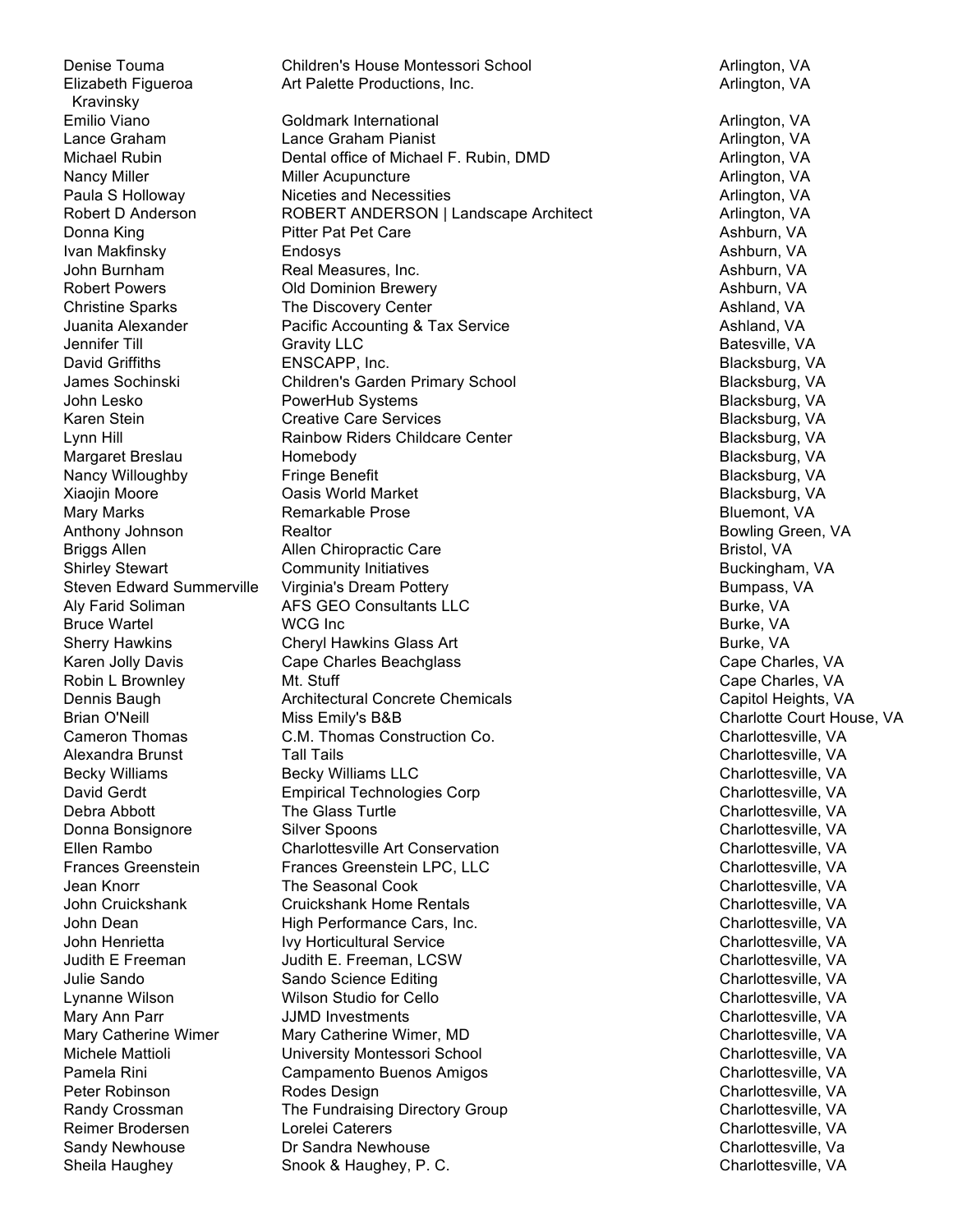Catherine Maloney Lenette Hillian-Sanders Dr. Nina Fields-Pourvarantee

Virginia Daugherty **Papercraft Printing & Design Charlottesville, VA** Charlottesville, VA Red Oak E-Commerce Solutions Inc. The Chase City, VA David Zachow **Direct Connect Solar & Electric** Connect Solar A Electric Check, VA<br>Diana C Porter **Check, VA** Western Branch Veterinary Hospital Chesapeak Western Branch Veterinary Hospital Chesapeake, VA J K Selan Team Colors Company Chesapeake, VA Jeff Rowland **Solution State State State State State State State State State Chesapeake, VA** LDS Enterprises, LLC and Chesapeake, VA Michael Newman Newman Family Pharmacy Chesapeake, VA Michael Newman Newman Family Pharmacy Chesapeake, VA Skip DeRupa **Audio Productions** Chesapeake, VA Steve Simpkins **Steve Simpkins** Virtual Insyte, LLC Chesapeake, VA Joan Martin Chesterfield, VA Julies J. Martin Business Services Chester Chester Chesterfield, VA Kathryn Corson **Funky Frogg Creations** Chesterfield, VA Chesterfield, VA Will Wagoner **Consulting Chesterfield, VA** Chesterfield, VA Chesterfield, VA Julie Evans **SquareOne Screening Chesterfield, VA** Chesterfield, VA Jonathan Hall **Main Street Shop** Chincoteague, VA JL Frank The JL Frank Co. Christiansburg, VA Robert Abraham Christiansburg Printing Christiansburg Christiansburg, VA Melissa Gammons Gothic Charms Claudville, VA Wanda Walton **Communist Clifton Licensed Professional Counselor** Clifton Forge, VA Donna McGrath **McGrath & McGrath LTD** Clifton, VA Ferdinando C Greco Creco Greco Enterprises Incorporated Clifton, VA Clifton, VA Zachary Sharper **Realtor** Realtor Colonial Heights, VA Chuck Cooper **Preserve Services, Inc.** Danville, VA Chuck Cooper **Danville, VA** Dan Latham Smoothie Sailing, LLC Dan Latham Danville, VA Carolyn Thompson **Pro Travel Network Pro Travel Network Pro Account Pro Account Pro Account Pro Account Pro Account Pro Account Pro Account Pro Account Pro Account Pro Account Pro Account Pro Account Pro Account Pro Ac** Fields-Pourvarantee Unique Gifts **Dumfries**, VA Eileen Stephens Green and Gold LLC Earlysville, VA Elizabeth Rocco **Mightman Insurance** Edinburg, VA Edinburg, VA Kennedy Price **Price Is Right Gift Shop Elizabeth City, VA** Elizabeth City, VA Robert McGwier **McGwier McGwier Holdings, LLC Communist Club Elliston, VA** Ann Hess **The Community Cannon Care Exmore, VA** Exmore, VA John Ogram John D. Ogram, MD Exmore, VA Katherine Versluys **Acorn Inn, Inc.** Acorn Inn, Inc. Acorn Inn, Inc. **Faber, VA** Serelda Elliot **S. Elliot Graphic Design Faber, VA** Suzanne Morris **New Visions New Youther Community** Faber, VA Christopher H Lynt GlyntPottery & CHL Atty At Law Fairfax County, VA Andrea L Saad SAAD Consultants, LLC Fairfax Station, VA Carol M. Dietrich Dietrich's Decorating Den Fairfax, VA Fritz Andersen The Cardiovascular Group The Cardiovascular Group Tairfax, VA Genie Giao Nguyen Genie Realty Services Fairfax, VA Hali Jilani CTC (CoinTeamConcepts) Fairfax, VA John Marshall **Straight Arrow Business Solutions** Fairfax, VA Lee Salmon **Learning for Living, LLC** The Salmon **Container Container Container Container** Container Container Container Container Container Container Container Container Container Container Container Container Container C Michael Gallagher Stevie Awards, Inc. The Stevie Awards of the Stevie Awards, Inc. The Stevie Awards of the Stevie Awards, Inc. Norris Middleton **MSTI** MSTI **MSTI MSTI MSTI Fairfax, VA** Norris Middleton **MSTI** MSTI **MSTI MSTI MSTI Fairfax, VA** William Flanagan **Flanagan Consulting Fairfax, CA** Fairfax, VA Adrienne Whyte **All Account COVEST Resources** Falls Church, VA and Tails Church, VA Barbara McKittrick **Barbara McKittrick, EA** Falls Church, VA Calvin Foster **ABCS, LLC ABCS, ACC ABCS, ACC ABCS, ACC ACC EXECUTE: ABCS, ACC ACC EXECUTE: ACC EXECUTE: EXECUTE: ACC EXECUTE: EXECUTE: EXECUTE: EXECUTE: EXECUTE: EXECUTE: EXECUTE: EX** Dr. Miriam Harrington Miriam Roland, MD PC Falls Church, VA Elaine O'Malley **Isagenix** Isagenix **Falls Church, VA** Falls Church, VA Susan Douglass **Education Consulting Falls Church, Consulting Falls Church, VA** Tom Field **Tax Analysts** Tax Analysts **Falls Church, VA** Stephen Goldberger **Stephen Goldberger, MD** Farmville, VA William M. Dietel **Dietel Partners LLC** Flint Hill, VA John W. Mumaw **Lost Bent Woodworking & Design** Floyd County, VA Jack Wall Hotel Floyd Floyd, VA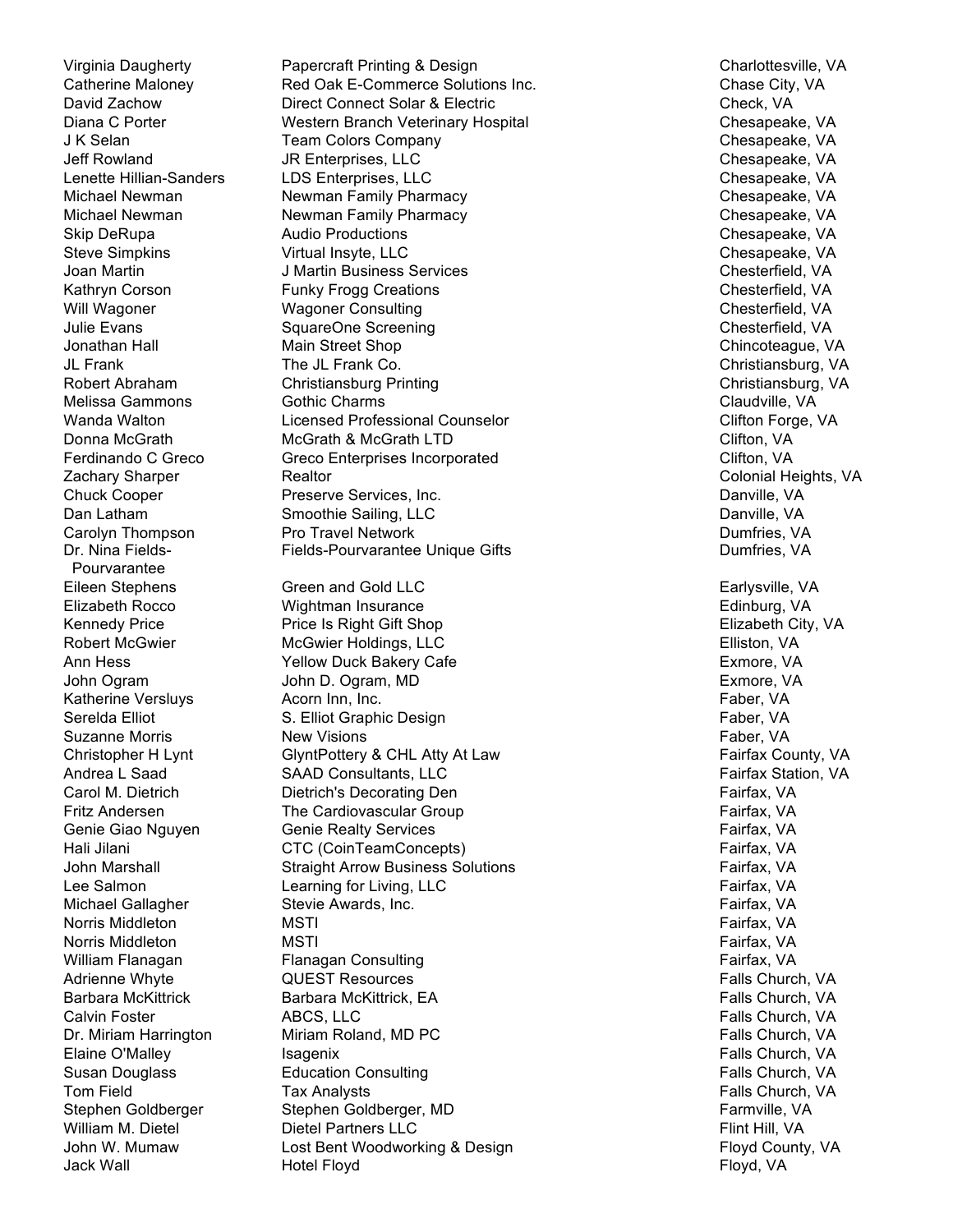Rick Parrish Fancies & Follies Follies Formulation of Floyd, VA Sarah McCarthy **Sarah McCarthy Pottery Flow According Sarah McCarthy Pottery** Floyd, VA Elizabeth Sumpter Carolina Connection Dance & Body Wear Forest / Lynchburg, VA Sam Lester Spun Earth Pottery **Symbols** Spun Earth Pottery Forest, VA Karen Hatch **Hatch Medical Services PC** Franktown, VA Amy Eck Fluffy's Basement Fluit Containers Fredericksburg, VA Bill Johnson **Markon Commercial Real Estate** Fredericksburg, VA and Tredericksburg, VA Christopher Lillis Chancellor Internal Medicine Fredericksburg, VA Chancellor Internal Medicine Gary L Brown **Decision Data Collection, Inc.** The Connection of Tredericksburg, VA Kenneth Clayman Geo-Environmental Solutions, Inc. The Connect Redericksburg, VA Lisa Flowe **Fredericksburg, VA** Hair and Makeup by Lisa Fredericksburg, VA **Fredericksburg**, VA Mark Olson **A Distant Wind Company Company Fredericksburg**, VA **Fredericksburg**, VA William B. Tucker **Tucker Architects Inc.** The Communist Communist Communist Communist Communist Communist Communist Communist Communist Communist Communist Communist Communist Communist Communist Communist Communist Commu Patricia Wilson **Matricia Wilson Why Not Feel Better, Inc.** Front Royal, VA **Front Royal**, VA Anthony Hoyle **Hoyle Consulting LLC** Anthony Hoyle Consulting LLC Leslie Hawes **Flossie's on Grayson** Galax, VA Galax, VA Tom Barr Galax, VA Galax, VA Barrs Fiddle Shop Galax, VA Galax, VA Galax, VA Galax, VA John Buzas **Share Associates** Glen Allen, VA Glen Allen, VA Anita Clayton **AH Clayton AH Clayton AH Clayton Gordonsville, VA** Nick Guzman Red Bloguera Great Falls, VA Sean Canfield **Eva Klein & Associates, Ltd.** Great Falls, VA Elizabeth H Mesec Swangate International **Elizabeth H Mesec** Hague, VA Julianne Murphy **Circle C Communications** And Museum Hampton, VA Richard Coleman **Example 2** Urban Learning and Leadership Center **Hampton, VA** Hampton, VA Rosanne Garrett **Tuddies Tutus Hampton, VA** Hampton, VA Donna Detrich **Donna Detrich, LLC, LPC** Donna Detrich, LLC, LPC Harrisonburg, VA Donna Schminkey SWIFT **SWIFT** SWIFT And the SWIFT Annual Schminkey SWIFT Annual Schminkey SWIFT Annual Schminkey Ruth Jost **Bella Luna** Harrisonburg, VA Timothy Cummings **Hammex Imports** Hammex Harrisonburg, VA Timothy Jost **Farm to Table Restaurant Farm to Table Restaurant Harrisonburg**, VA Ella Langford **Premier Family Counseling Center, Inc.** Henrico, VA Henrico, VA Jack Grey Bud Ready LLC Henrico, VA Joan Garrabrant Manuel Joan Garrabrant PLLC **Annuel Accord Foundation Contract Contract Contract Contract Contract Contract Contract Contract Contract Contract Contract Contract Contract Contract Contract Contract Contract** Karl Bren Green Visions Consulting The Consulting Henrico, VA Carla Falconi Self-employed Herndon, VA Frances Nelson **Frances J. Nelson, LCSW, PLLC** Herndon, VA John Hill **Wash Inn Inc.** The Communist Communist Communist Communist Communist Communist Communist Communist Communist Communist Communist Communist Communist Communist Communist Communist Communist Communist Communist Co Ruth Ross **Ross Editorial Independence, VA** Ross Editorial **Independence, VA** Sidney S. Fant Summerfield Farm Summerfield Farm Independence, VA Bob Lee Stephens The Tides Inn Irvington, VA and Irvington, VA and Irvington, VA John Martin **The JD Martin Company** The JD Martin Company The Trustees Article Ridge George, VA Nikkia T. Carter **Carter-McGowan Services, LLC** Carter-McGowan Services, LLC Amy Lourenco **No-Nonsense Human Resources** Mo-Nonsense Human Resources Leesburg, VA James Robinson **SRobinson Products, LLC** Leesburg, VA Jan Forman The Jeans Whisperer Leesburg Leesburg Leesburg, VA Martha Polkey **Black Sheep Farm** Communication of the Sheep Farm Communication of the Sheep Farm Communication of the Leesburg, VA Caroline Dix **CAROLINE'S SWEETS** CAROLINE'S AND THE CONSTRUCT CONSTRUCT CONSTRUCTS Charles Flowers Virginia Natural Beef, Inc. Lexington, VA Doris A Greywall **Micro Machine Innovations** Lexington, VA Lexington, VA Michael Hopkins **Beech & Crow Books** Lexington, VA Steven Copus **Steven Copus LLC** Lexington, VA Lexington, VA Lexington, VA Lexington, VA Lexington, VA Lexington, VA Thomas Faircloth The Germanna Foundation The Counter the Locust Grove, VA Stephen Hoskins **Happy Square Productions, LLC** Corton, VA Amy Oliver **Monkeytown Pottery Monkeytown Pottery County, VA** Dr. Juanita Jo Matkins Matkins Educational Consulting Consulting Louisa, VA James Wolf Wolf Software LLC Louisa, VA Allison Frederick Harteis Lovettsville Montessori School November 2014 Lovettsville, VA Cindi Cole Cynthia J. Cole Medical Transcription Services, LLC Lovettsville, VA Pamela Baldwin **Communist Constructs WeatherLea Farm & Vineyard Communist Constructsville, VA** Anita Olinga **9th Chapter Farm Community Community** Lovingston, VA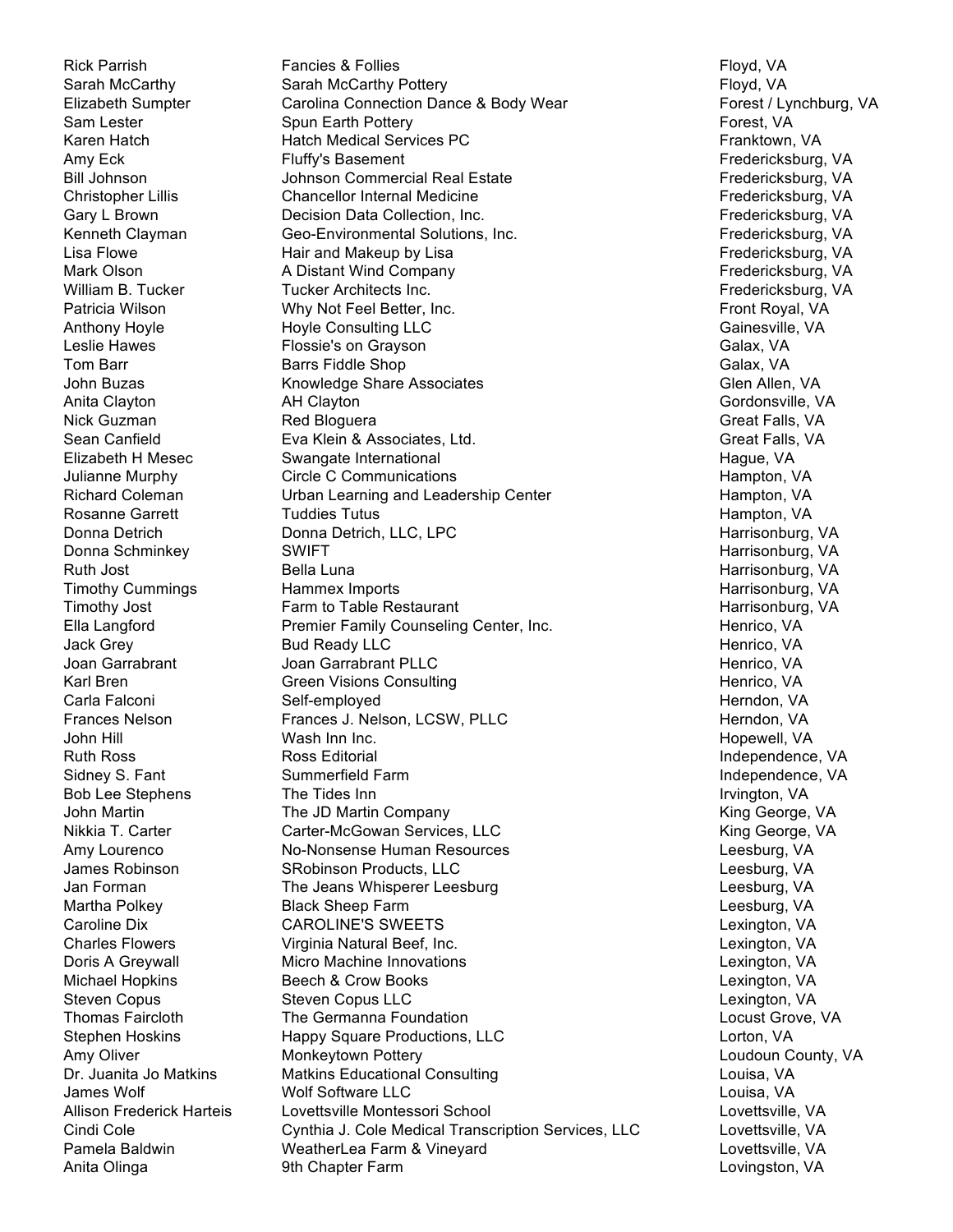Christa Le Clere **Christa Le Clere** Once Upon a Mountain, LLC **Christa Luray, VA** Karl Baldwin **Mountain Lodging Vacation Cabin Rentals** Luray, VA Mike Osmers **South Court Inn South Court Inn South Court Inn Luray, VA** Daniel Delaney **A Bead Abode Contract A Bead Abode** Lynchburg, VA Kristin Harris **Kristin Harris Design** Lynchburg, VA Margaret A Nelson Margaret A. Nelson, PLLC Lynchburg, VA Philip Pulido RVA Transport LLC Lynchburg, VA Rene H. Provencher **Proven Design Lynchburg, VA** Lynchburg, VA Robert Bass, MD Seven Hills Surgical Assoc. Communications of the Uynchburg, VA Trudy Phillips Blue Ridge Sudbury School Lynchburg, VA Virginia Cornett **Inter-American Organization for Sustainable Development**, LLC Becky Verner **Studio of Rebecca D. Verner** Manassas, VA Manassas, VA Gloria Rickel Self-employed **Self-employed** Self-employed Self-employed Self-employed Self-employed Self-employed J. Paul Walla **Ashton, Walla & Associates, P.C.** Manassas, VA JoAnne Gutliph **Prince William OB/GYN** Manassas, VA Nancy Ingram **Millow Oak Art and Design** Manassas, VA Manassas, VA Rita Romano **Moodbridge Psychological Associates** Manassas, VA Jim Kirby **Marion, VA** Jim's Refrigeration **Marion** Marion, VA Karen Gordon **Kare 'n Care Pet Sitting Maurertown, Naturertown**, VA Linda Matthews **Matthews Associates, Itd** McLean, VA McLean, VA Lourdes Mendez **Agora Occasions** McLean, VA and McLean, VA Nell Minow **Miniver Press** Molecules And McLean, VA Richard Curry **CURRY & KERLINGER, LLC** McLean, VA George Purvis Clearly Visible, Inc. Clearly Visible, Inc. Clearly Visible, Inc. Mechanicsville, VA Leslie Plummer **Mitter Community Community** Windemere Press **Merrifield, VA** Pamela Donehower **International Racing Management** Network and Middleburg, VA Karen Conchar **Sparrow Creek Farm** Midland, VA Midland, VA G G Thompson Typeset & Design Studio Communication Midlothian, VA Michelle Gittens **Affordable Electrolysis** Michelle Midlothian, VA Whitney Booker **Lumenavi Studios, Ltd.** Midlothian, VA Midlothian, VA Mary Barnes **Mary Barnes Millboro, VA** Weaving Arts Studio Mary Mary Millboro, VA Gary Schatz **Schatz Family Farms** Mineral, VA Mineral, VA Ron Bricker **National Clubse** Lake House Media Mineral, WA Mineral, VA Kathryn Luth Humphreys Village Family Physicians Moneta, WA Moneta, VA Thomas Gannon Construction By Design Inc. Thomas Gannon Montpelier, VA Christiane Sanford **Imagine Properties, LLC** Montross, VA Beverly S. Lacey **Basic Necessities of Nelson County, Inc.** Nellysford, VA E.M. Newland **HOME-LAND REALTY CO, INC** New Market, VA Charlene Fort **Family Redirection Institute** And Mewport News, VA Charlene Fort Annual Mews, VA Jean C Moses Jean C Moses, CPA, PC Newport News, VA Kirk McLaren **Amulets by Merlin** Newport News, VA Newport News, VA Sam Pugh **Alon Electric Co LLC** Newport News, VA Jeffrey Gluckman **Peninsula Internal Medicine** News, VA Newport News, VA Jan Thompson **Fairfax Home Inspection Inc.** Nokesville, VA Nokesville, VA Adam Vandover **HNY Creative Nortogy Adam Vandover** Norfolk, VA Barry Clifford **C2Itd** C2Itd C2Itd **Norfolk, VA** Beverly Davis **Example 2** Functional Living Skills Norfolk, Network, Norfolk, VA Judith Rosenberg Nameter Mandel Maven Norfolk, VA Norfolk, VA Michael Hamar **Michael B. Hamar, P.C.** Norfolk, VA Norfolk, VA Robert Loomis **Borgo Coffeehouse** Norfolk, VA Ronald M Green **RMG ENTERPRISES** Norfolk, VA Yvonne Wagner Norfolk, Valiane Norfolk, Valiane Norfolk, Valiane Norfolk, Valiane Norfolk, Valiane Norfolk, Va Dana Forrest **Forrest Environmental Services** Cases Cak Hill, VA Nancy Farmer Stephen M Farmer, PC Nancy Farmer, Occoquan, VA Elizabeth Greene **Butler, Greene & Assoc., Inc.** Communication of the Superior of Pulla, VA Eleanor J. Proctor Washington House B&B Petersburg, VA Shirley Kennedy **Shirley Kennedy-Terrell Consulting Group Petersburg, VA** Mary Curro **The Sane Asylum Hypnosis Portsmouth, VA** Sheri Bailey **Sheri Bailey** Juneteenth Festival Co. **Portsmouth, VA** Portsmouth, VA

Lynchburg, VA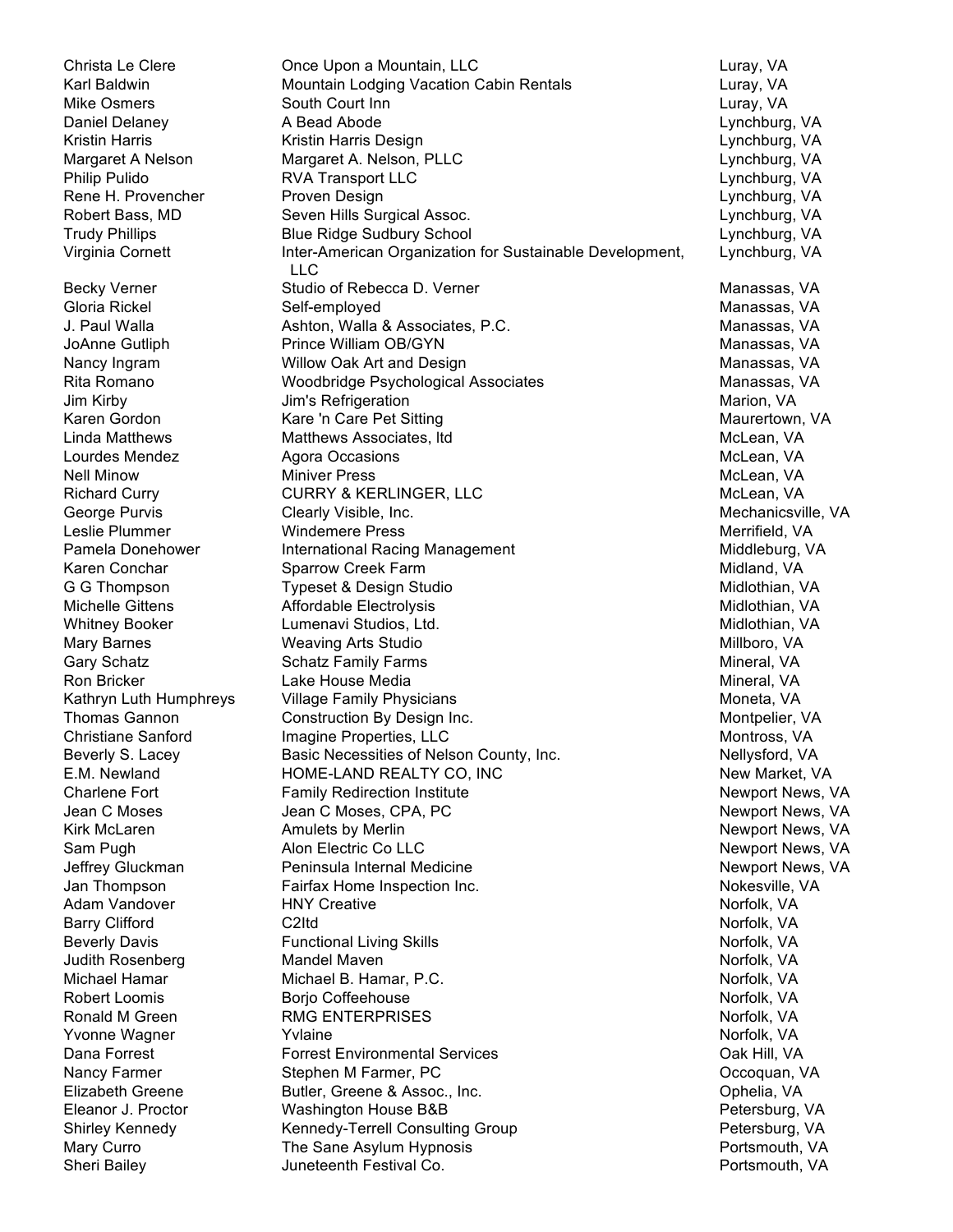William H. Stokes, Jr. Self-emploved

Sue McCool **All Property Services** And All Property Services **Prince George, VA** Alan Letzt **Example 2** Healthcare Technologies and Methods **Purcellville, VA** Carol H Pine **Purcellville, VA Carol Harkrader** Purcellville, VA Purcellville, VA Noel Susskind Wynksystems Ventures Purcellville, VA Sarah Huntington Sarah Huntington Photography Purcellville, VA Richard R Gingras Software Results, Inc. Communication of the Cuinton, VA Maria Bowling **Maria Bowling HTBowling, Inc Radford, VA** Radford, VA Errol Duplessis **Lake Rawlings** Communication Communication Communication Communication Communication Communication Debra Steppel **Aristede.com And Aristede.com Reston, VA** Elise Lindsey **Reston, VA Construction Associates** Reston, VA Reston, VA Reston, VA Eric Hummel **Example 3 COVER COVER SECURITY**, LLC **COVER SECURITY** Reston, VA Gerard Wardell **RateWave Tariff Services Reston, VA** Reston, VA Hilarie Malmberg **Community** Opus 1 digital recording Theorem Assembly Reston, VA Jay Hersch **Highland Beef Farms** Reston, VA Kenneth Poole **National Trustee Corporation National Trustee Corporation Reston, VA** Marilyn Currence **Advanced Communications** Advanced Communications **Reston, VA** Nicholas Gimbrone **Nicholas Gimbrone Nicholas Gimbrone** Reston, VA Roy Wilensky **Roy S. Wilensky, PsyD, LCP, PLLC** Reston, VA Shahrooz Shams Cloud Tech IT **Reston, VA** Reston, VA Terry Banks **Example 2** Law Offices of Terry Michael Banks **Reston, VA** Reston, VA W Baskerville BOAS Rich, VA Anna Currence **Museum District B&B** Richmond, VA Richmond, VA Annie Fitt **Cate & Annie Fitt Jewelry Richmond, VA** Richmond, VA Brian Taylor **B.T. Enterprise** Richmond, VA Richmond, VA Bruce slater The Slater Law Firm PC Richmond, VA Richmond, VA Richmond, VA Carmen Faison **Faison Publishing Richmond, VA** Richmond, VA Carol Buckingham Buckingham Massage Therapy **Richmond, Carol Buckingham Massage Therapy** Richmond, VA Chris Dimitris **Auto Discounters** Auto Discounters **Richmond, VA** Chris Leehey **Main at Madison Chris Leehey** Richmond, VA David Shea Compass Jewelry **Compass Jewelry Company** Richmond, VA Don DuVall **Donald L. DuVall, DMD Example 20** Richmond, VA Elnora Allen **Richmond, VA CONTACT PRESENCE PLACE Richmond, PRESENCE PLACE Richmond, VA** Emily Kimball **Make It Happen!** And the state of the School Association of the School Association of the School A Graham Evavs Graham Evans. Architect **Graham Evaves Communist Communist Communist Communist Communist Communist Communist Communist Communist Communist Communist Communist Communist Communist Communist Communist Communist** James Champ, III Coordinated Insurance Svs. The Coordinated Insurance Svs. The Richmond, VA John Griffin SPCS Richmond, VA John Levy **Levy Insurance Agency Richmond, VA** Richmond, VA John T. West IV Government Corp and Idlewood Corp and The Corp Richmond, VA Joseph Kane SBC Group, LLC Sexteen SBC Group, LLC Julia G. Sauder **Sauder Steite Steite Steite Steite Steite Steite Steite Steite Green** Richmond, VA Laura Finch FinchGNP LLC **FinchGNP LLC** Richmond, VA Laura Wimmer **Mr.** Appliance of Richmond **Example 20** Richmond, VA Mark Raper **Rapid CRT** Richmond, VA Richmond, VA Marnie Randall **Naked Soy Candle Co Naked Soy Candle Co** Richmond, VA Marta Powers **Marta Powers Marta Powers Marta Powers Richmond, VA** Michael Fotopoulos **Delta Engineers Richmond, VA** Richmond, VA Michael Neale **Statistical Consulting Consulting Richmond**, VA Richmond, VA Michael Patterson **M** & N Collections Inc. **Richmond, VA** Richmond, VA Michelle Matthews **Kentucky's Bluegrass Productions** Michelle Matthews Richmond, VA Mitzi Humphrey **Chiaroscuro Art Services Richmond, VA** Richmond, VA Ozzie W Brown **4MR Properties LLC And Access 19 All Access 19 All Access 19 All Access 19 All Access 19 All Access 19 All Access 19 All Access 19 All Access 19 All Access 19 All Access 19 All Access 19 All Access 19 All** Philip Mankins **Egerton Properties, LLC Example 20** Richmond, VA Robert Meganck Communication Design, Inc. Communication Design, Inc. Richmond, VA Stuart Clayman **Clayman Construction Construction Richmond, VA** Richmond, VA Tim Gabbert **GabbertHood Photography Community** Richmond, VA Vanessa Jenkins **Catherine's Creations Catherine's** Creations **Richmond, VA** Bobbi Hoffman **Markov Hoffman Editorial Services** And Markov Roanoke, VA Christa Kurvits **Christa Kurvits** Xcelerated Performance **Roanoke, VA** Roanoke, VA Diana Austin Abden Properties LLC Roanoke, VA

Reston, VA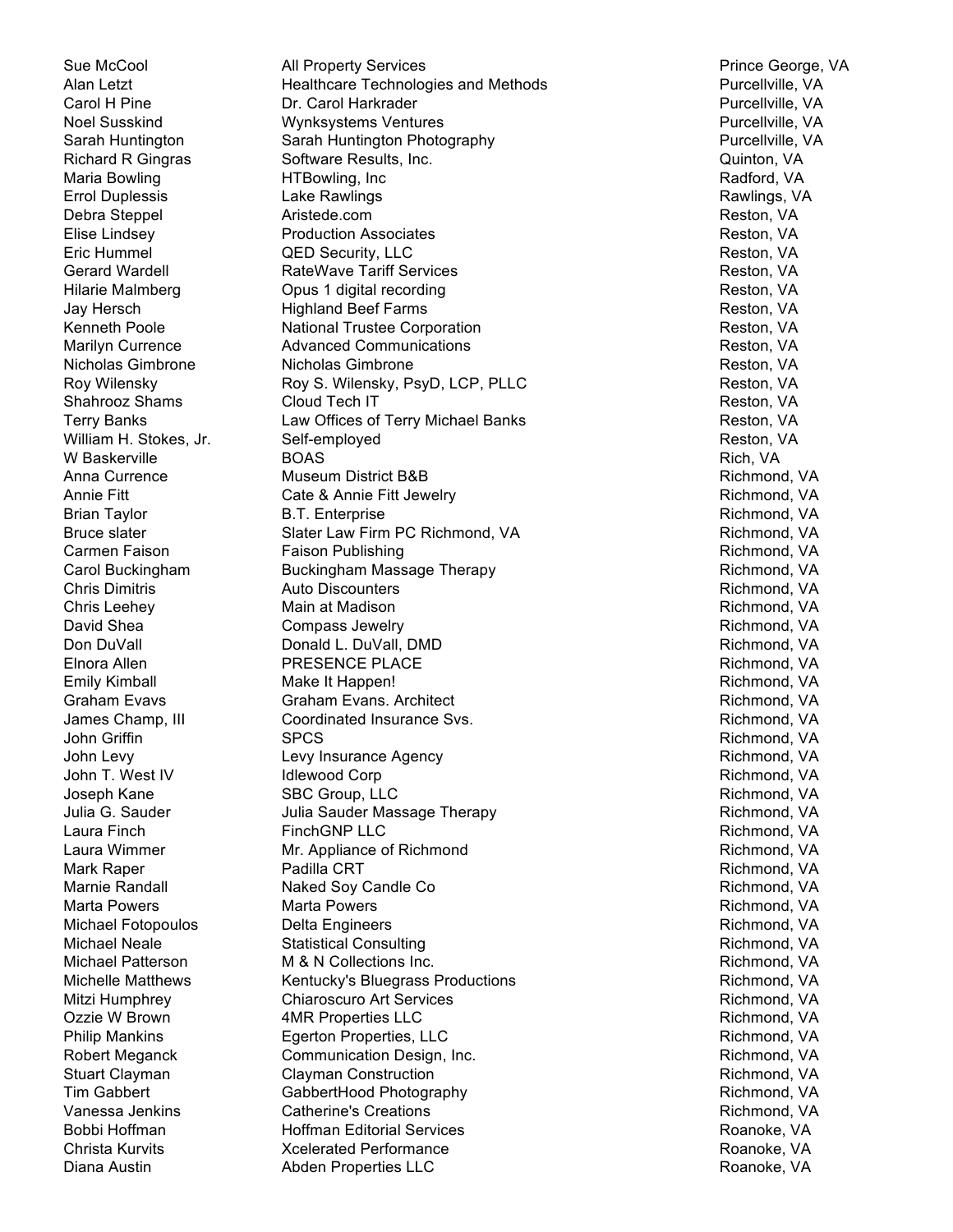Geoff Boyes **Otway LLC CONGER AND ROANOKE, VA** Roanoke, VA Hannah Lloyd Hannah Lloyd CSAC Roanoke, VA Laura Green **The Friendly Pet Sitter Access** Connected Access Roanoke, VA Mary Beth Filer **Interworld Technology LLC Interworld Technology LLC** Roanoke, VA Norman Lauterbach CAUTERBACH LTD CONTERENT CHAUTER AND ROANOKE, VA Richard Evans **Richard Evans** Housing Associates **Richard Evans** Roanoke, VA Rick McNeil **APD, Inc.** APD, Inc. **Roanoke, VA** Robert Francis **Stage Sound Inc.** Roanoke, VA Roanoke, VA Wayne Cundiff **Park Place Realtors Park Place Realtors Roanoke, VA** A W Buster Lewis **Mountain View Florists, Inc.** A W Buster Lewis Rockbridge Baths, VA Frans J Kok **Middleburg Tree Farm, Inc.** And The Sound Hill, VA Sean Clark **Round Hill, VA** Lickety Splitz **Round Hill, CA Lickety Splitz** Round Hill, VA Michele Moldenhauer **Foothills Design Salem, Salem, VA** Salem, VA Olaf Barthelmai **BTEC, Inc.** BTEC, Inc. Salem, VA Jonathan Hunt Miller Multimation of Multimation of Multimation Control of Scottsville, VA David Copson Inyo Studio Shipman, VA Fred Stanton **Frederick Markham Stanton, Jr., Attorney at Law** Smithfield, VA Susan DeVito **DeVito Direct Mktg** Smithfield, VA Smithfield, VA David B. Grover **Harmony Restorations, Inc.** New York Spotsylvania, VA Mari Kelly **Spotsylvania, VA** CH Realty **CH Realty** Spotsylvania, VA Spotsylvania, VA Daniel Ebert Combyte USA Springfield, VA Elissa Myers **Advice & Consensus** Springfield, VA Springfield, VA Springfield, VA Frances Nelson **Frances J. Nelson, LCSW, PLLC** Research Springfield, VA Judy Pearson Motivational Strategies, Inc. Springfield, VA Myra Easton **Supering Community Community** Design Elements Ltd Springfield, VA Springfield, VA Russell Bogacki Bogacki & Bogacki DDS PC Springfield, VA Sandra Brevett-Dib **Dib Renovation & Construction Inc.** Springfield, VA Ted Pippin **Subset Concept Human Resources Concepts** Springfield, VA Springfield, VA Alan Castro **Premier Home Inspection of NOVA** Stafford, VA Dennis Shimkoski NOVAHosting.com **Stafford, VA** Stafford, VA Gary R Tyler The Tyler Group State Control of Stafford, VA Goena Ferguson **Stafford**, MIS Code Consultants State Consultants Stafford, VA William Cannon **Rock Hill Plantation House LLC Rock Hill Plantation House LLC** Stafford, VA Denise Schultz MyTea, LLC Staunton, VA James Cooke **Staunton**, VA Black Swan Books and Music Staunton, VA Staunton, VA Mary Ann Vessey **M. A. Vessey Art** Staunton, VA Sarah Grove-Humphries Sarah's Music Studio Staunton, VA Dorothy Williams **Dot's Boutique Community** Dote Boutique Stephens City, VA Annemarie E. Edens Esoterica **E. Executed E. Edens** Esoterica Mary Combemale **Mary Combemale, LCSW** Sterling, VA Pamela Lane **Pam's Notary Signing Stephen Sterling, VA** Sterling, VA Thomas A. Vojir **Eastwood & Vojir** Sterling, VA William L Schrader **PSINet, Inc.** Sterling, VA Sterling, VA Sterling, VA Sterling, VA Sterling, VA Sterling, VA Sterling, VA Sterling, VA Sterling, VA Sterling, VA Sterling, VA Sterling, VA Sterling, VA Sterling, VA Sterli Melyni Worth **Foxden Equine** Stuarts Draft, VA Stuarts Draft, VA Stuarts Draft, VA Susan Donner Susan E. Donner, PLC Susan E. Suffolk, VA Deidra Byrd Byrd Sales Sumerduck, VA Natalie Jenkins **RPJ Custom Detailing Tappahannock**, VA Tappahannock, VA Leigh Hauter **Solut Bull Run Mountain Farm** The Plains, VA and The Plains, VA Marcia Woolman The Outdoorsman The The The Plains, VA Anderson Bradshaw M. Anderson Bradshaw, P. C. Toano, VA Toano, VA Antonio Grace Sr. **Twins Global Inc.** The Communication of the Communication of Toano, VA Kevin McNeish **Oak Leaf Enterprises** Troy, VA Ernest Fine Computing Services Computing Services Computing Services Computing Services Computing Services Computing Services Computing Services Computing Services Computing Services Computing Services Computing Services C Eugenia V. Colon Colon & Associates, LLC Vienna, VA Harriet Hirsch Orientalia Vienna, VA Meg Sullivan National Margaret Sullivan Vienna, Vallim Vienna, VA Pete Snaith **Culinaria Cooking School** Vienna, VA Vienna, VA Susan Shearouse **Frameworks for agreement** Custom Communication Vienna, VA Zia Ahmed Terra Resources International Vienna, VA Kathie Sowell **Custom Enterprise Solutions, LLC** Vienna, VA